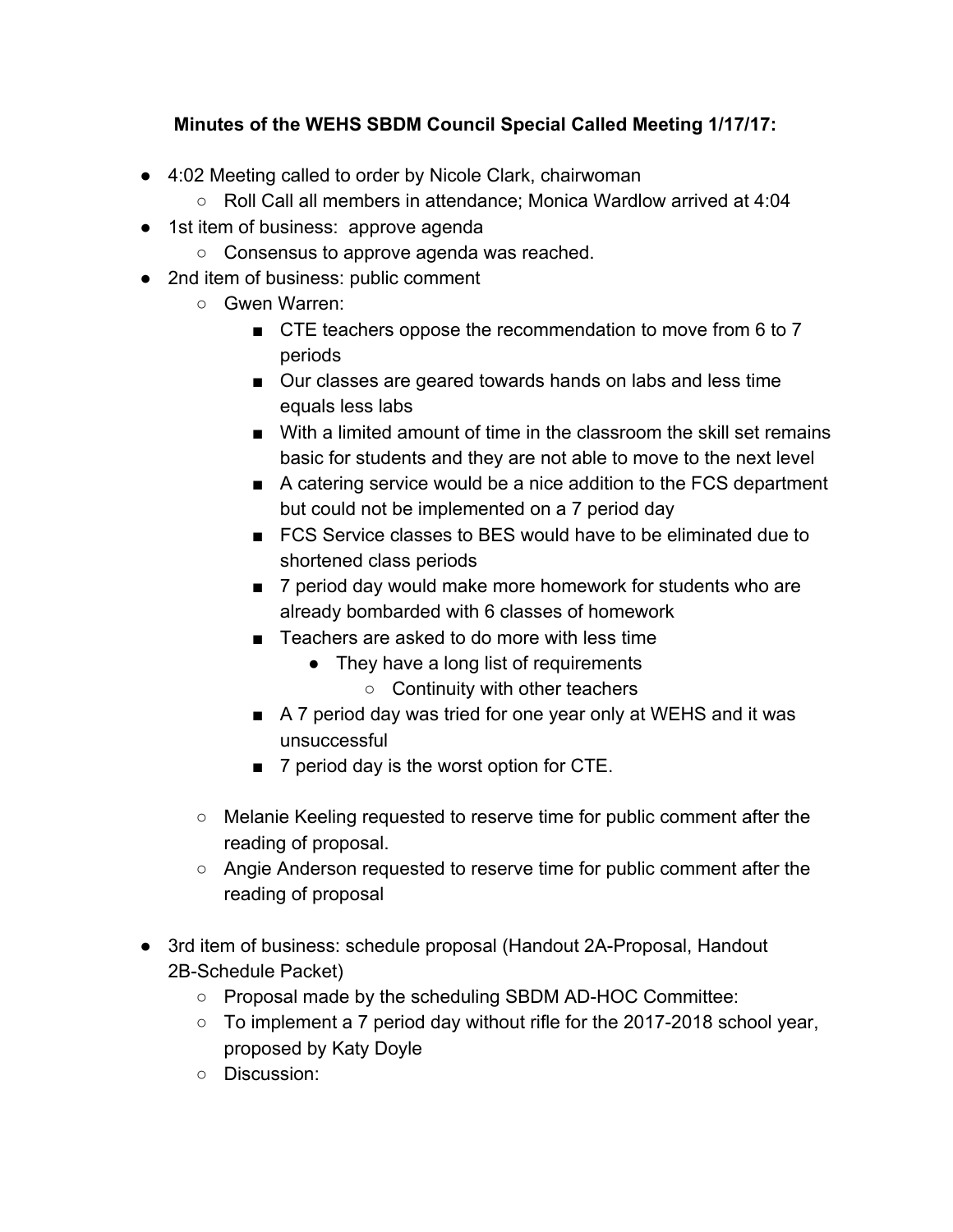- Katy Doyle explained the intent of the committee was to find a schedule that would better meet the needs of WEHS students. Extensive work was done to create mock schedules, survey faculty, contact other schools, research other schedules.
- Jonathan Cline stated that this is simply a case study and simply a possibility.
- Beth Sterchi questions the impact the reduced class time would have on class, such as FCS.
- Christal Raley raised question about rifle being at the beginning of the day or removed completely. Also if 75% of students need an RTI class, only 25% of the student body would be getting an extra elective within a 7 period day.
- Nicole Clark commented that there would be a need to add more Read 180 class sections. The concern of the shortened seat time is void due to the fact that we already are over on student seat time in our current schedule.
- Don Holland commented that the premises of this proposal is to keep core classes and give student more chances for electives.
- Jessica Sanford asked the opinion of Edwina Strickler, if she had any knowledge of the previous time WEHS was on a 7 period day schedule for one year only.
- Edwina Strickler stated that in the 90's when this schedule was implemented, it was not successful and the schedule was changed after one year.
- Cindy Heers, member of the committee made a comment that 5 minutes reduced class time should not cause that much in instructional time lost.
- Katy Doyle expressed that the original intent of this committee was to find a schedule that offered more room for electives, aligned more closely to other schools in the district and SKYCTC/ATC, and offer more planning time for teachers. A seven period day does not meet all those qualifications.
- Motion is made by Monica Wardlow to stay in a 6th period day schedule for the 2017-2018 school year. Motion is seconded by Christal Raley.
- Roll Call Vote was requested.
	- Beth Sterchi-Yes
	- Monica Wardlow-Yes
	- Don Holland-Yes
	- Katy Doyle-Yes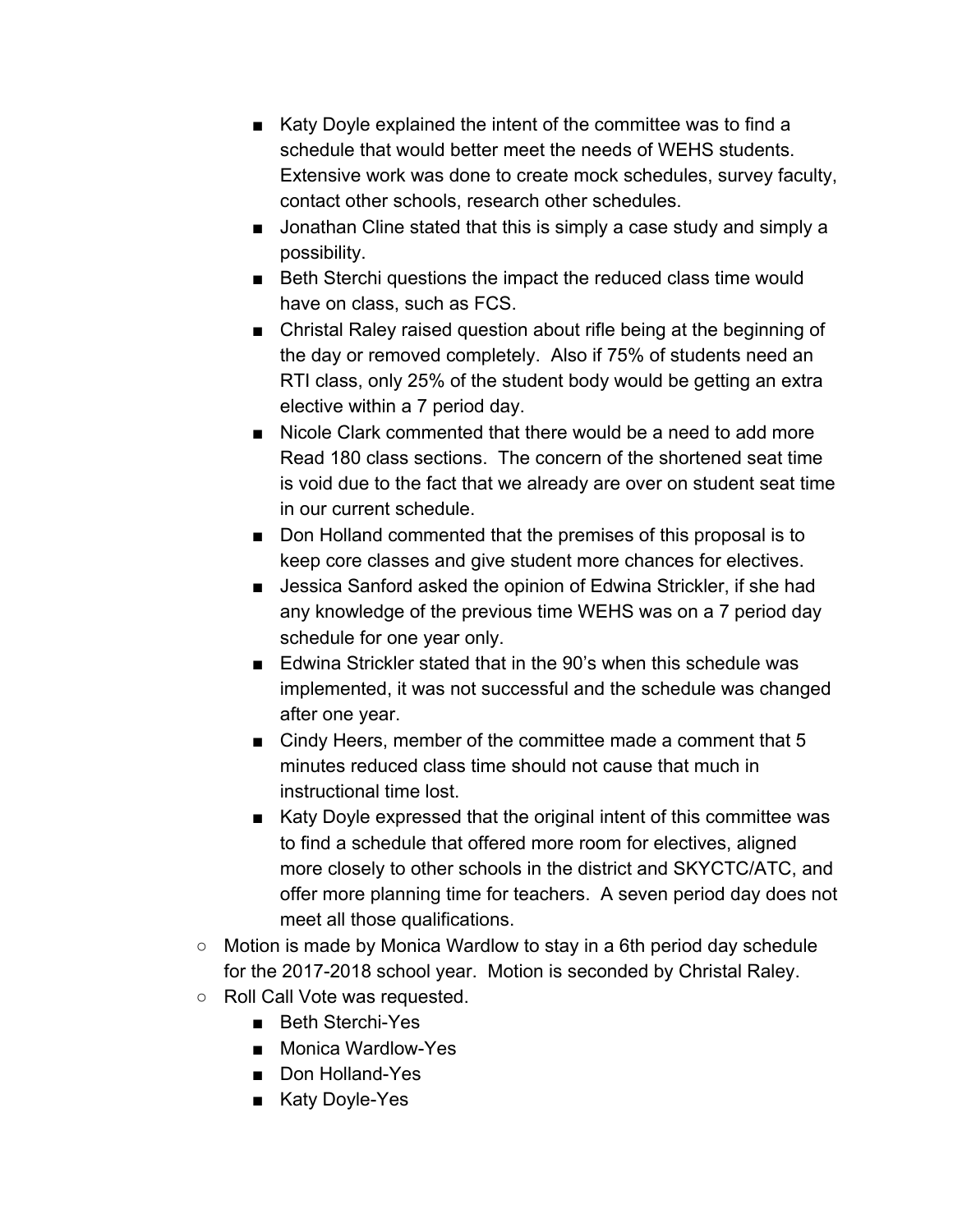- Jessica Sanford-Yes
- Christal Raley-Yes
- Amy Stillwell-Yes
- Nicole Clark-Yes
- Motion passes 8-0
- 4th item of business: recommendation to form CSIP committee
- Nicole Clark: Mrs. Clark made a recommendation to form a standing committee for the CSIP (and ultimately PD) and proposed the following certified staff be a part of the standing committee for the 2016-2017 school year:
	- Matt Bastin serving as assistant Principal in charge of curriculum
	- Christal Raley SBDM member, to act as secretary and ensure the minutes go out to the faculty, and English Department rep.
	- Emily Thompson Intervention specialist
	- Jenny Skaggs- BAC/Science Dept rep
	- MElissa MArr PD monitor / Social Studies Dept rep
	- Kim Frasier Working with Chamber of Commerce / CTE Dept Rep
	- Cyndi Mann Math Dept rep
	- Parent TBA by SBDM members (if they wish to have a rep on the committee)
- Motion is made by Beth Sterchi to approve recommendation for the CSIP standing committee. Motion was seconded by Monica Wardlow.
- Consensus to approve was reached.
- Motion to adjourn made by Monica Wardlow and seconded by Don Holland.
- Meeting adjourned at 4:44